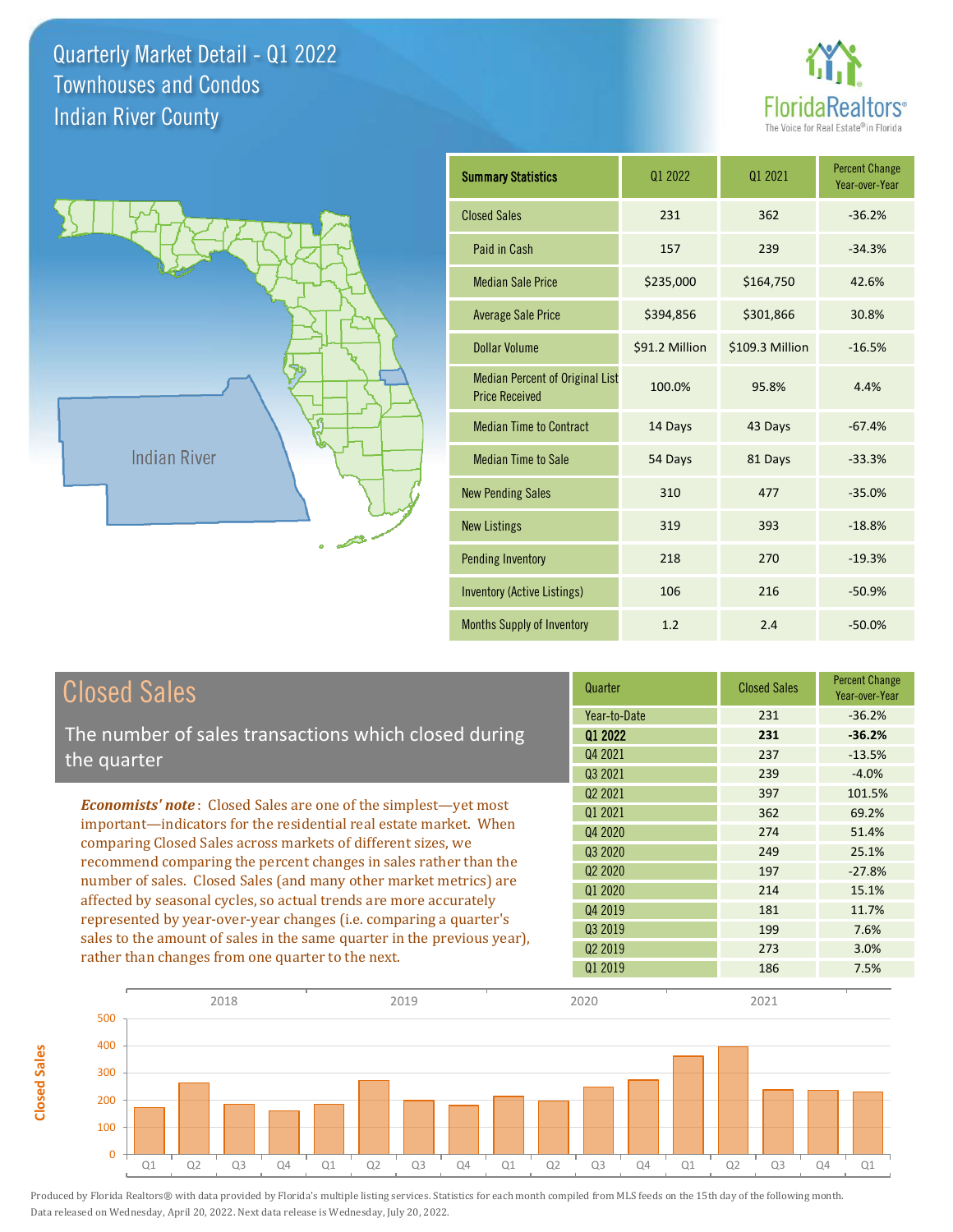**Cash Sales**



| <b>Cash Sales</b>                                                              | Quarter             | <b>Cash Sales</b> | <b>Percent Change</b><br>Year-over-Year |
|--------------------------------------------------------------------------------|---------------------|-------------------|-----------------------------------------|
|                                                                                | Year-to-Date        | 157               | $-34.3%$                                |
| The number of Closed Sales during the quarter in                               | 01 2022             | 157               | $-34.3%$                                |
| which buyers exclusively paid in cash                                          | Q4 2021             | 166               | 0.6%                                    |
|                                                                                | 03 2021             | 173               | 4.8%                                    |
|                                                                                | Q <sub>2</sub> 2021 | 271               | 124.0%                                  |
|                                                                                | 01 2021             | 239               | 78.4%                                   |
| <b>Economists' note:</b> Cash Sales can be a useful indicator of the extent to | Q4 2020             | 165               | 34.1%                                   |
| which investors are participating in the market. Why? Investors are            | Q3 2020             | 165               | 19.6%                                   |
| far more likely to have the funds to purchase a home available up front,       | Q <sub>2</sub> 2020 | 121               | $-36.3%$                                |
| whereas the typical homebuyer requires a mortgage or some other                | Q1 2020             | 134               | $-0.7%$                                 |
| form of financing. There are, of course, many possible exceptions, so          | Q4 2019             | 123               | 23.0%                                   |
| this statistic should be interpreted with care.                                | 03 2019             | 138               | 17.9%                                   |
|                                                                                | Q <sub>2</sub> 2019 | 190               | $-2.6%$                                 |



# Cash Sales as a Percentage of Closed Sales

The percentage of Closed Sales during the quarter which were Cash Sales

*Economists' note* : This statistic is simply another way of viewing Cash Sales. The remaining percentages of Closed Sales (i.e. those not paid fully in cash) each quarter involved some sort of financing, such as mortgages, owner/seller financing, assumed loans, etc.

| Quarter             | <b>Percent of Closed</b><br>Sales Paid in Cash | <b>Percent Change</b><br>Year-over-Year |
|---------------------|------------------------------------------------|-----------------------------------------|
| Year-to-Date        | 68.0%                                          | 3.0%                                    |
| Q1 2022             | 68.0%                                          | 3.0%                                    |
| Q4 2021             | 70.0%                                          | 16.3%                                   |
| 03 2021             | 72.4%                                          | 9.2%                                    |
| 02 2021             | 68.3%                                          | 11.2%                                   |
| 01 2021             | 66.0%                                          | 5.4%                                    |
| Q4 2020             | 60.2%                                          | $-11.5%$                                |
| Q <sub>3</sub> 2020 | 66.3%                                          | $-4.3%$                                 |
| 02 2020             | 61.4%                                          | $-11.8%$                                |
| Q1 2020             | 62.6%                                          | $-13.8%$                                |
| 04 2019             | 68.0%                                          | 10.2%                                   |
| Q3 2019             | 69.3%                                          | 9.7%                                    |
| Q <sub>2</sub> 2019 | 69.6%                                          | $-5.4%$                                 |
| 01 2019             | 72.6%                                          | $-6.9%$                                 |

Q1 2019 135 0.0%

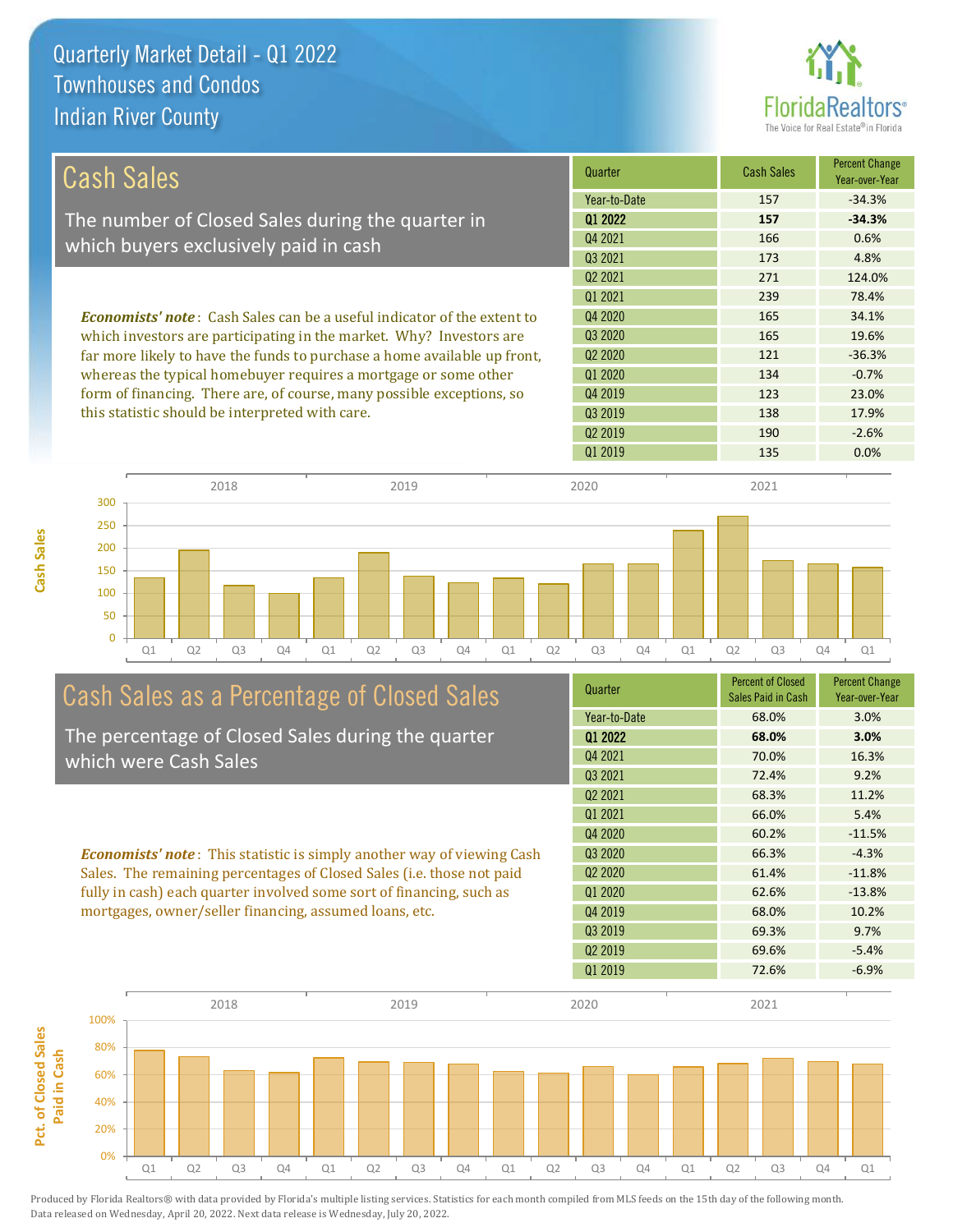

| Median Sale Price                                                         | Quarter             | <b>Median Sale Price</b> | <b>Percent Change</b><br>Year-over-Year |
|---------------------------------------------------------------------------|---------------------|--------------------------|-----------------------------------------|
|                                                                           | Year-to-Date        | \$235,000                | 42.6%                                   |
| The median sale price reported for the quarter (i.e.                      | 01 2022             | \$235,000                | 42.6%                                   |
| 50% of sales were above and 50% of sales were below)                      | Q4 2021             | \$205,000                | 23.8%                                   |
|                                                                           | Q3 2021             | \$200,000                | 14.3%                                   |
|                                                                           | Q <sub>2</sub> 2021 | \$210,000                | 36.8%                                   |
| <b>Economists' note:</b> Median Sale Price is our preferred summary       | 01 2021             | \$164,750                | $-1.3%$                                 |
| statistic for price activity because, unlike Average Sale Price, Median   | Q4 2020             | \$165,550                | 11.1%                                   |
| Sale Price is not sensitive to high sale prices for small numbers of      | Q3 2020             | \$175,000                | 13.5%                                   |
| homes that may not be characteristic of the market area. Keep in mind     | Q <sub>2</sub> 2020 | \$153,500                | $-11.8%$                                |
| that median price trends over time are not always solely caused by        | 01 2020             | \$167,000                | 6.4%                                    |
| changes in the general value of local real estate. Median sale price only | Q4 2019             | \$149,000                | $-6.0%$                                 |
| reflects the values of the homes that sold each quarter, and the mix of   | Q3 2019             | \$154,250                | 3.6%                                    |
| the types of homes that sell can change over time.                        | Q <sub>2</sub> 2019 | \$174,000                | 8.8%                                    |
|                                                                           | 01 2019             | \$156,950                | 20.7%                                   |
|                                                                           |                     |                          |                                         |



### Average Sale Price

The average sale price reported for the quarter (i.e. total sales in dollars divided by the number of sales)

*Economists' note* : Usually, we prefer Median Sale Price over Average Sale Price as a summary statistic for home prices. However, Average Sale Price does have its uses—particularly when it is analyzed alongside the Median Sale Price. For one, the relative difference between the two statistics can provide some insight into the market for higher-end homes in an area.

| Quarter             | <b>Average Sale Price</b> | <b>Percent Change</b><br>Year-over-Year |
|---------------------|---------------------------|-----------------------------------------|
| Year-to-Date        | \$394,856                 | 30.8%                                   |
| Q1 2022             | \$394,856                 | 30.8%                                   |
| Q4 2021             | \$338,306                 | 27.0%                                   |
| Q3 2021             | \$306,938                 | 23.1%                                   |
| Q2 2021             | \$368,911                 | 52.7%                                   |
| 01 2021             | \$301,866                 | 10.2%                                   |
| Q4 2020             | \$266,283                 | $-5.0%$                                 |
| Q3 2020             | \$249,243                 | 2.8%                                    |
| Q2 2020             | \$241,550                 | $-23.5%$                                |
| Q1 2020             | \$274,014                 | $-1.1%$                                 |
| Q4 2019             | \$280,238                 | $-1.5%$                                 |
| Q3 2019             | \$242,414                 | 9.6%                                    |
| Q <sub>2</sub> 2019 | \$315,733                 | 9.9%                                    |
| 01 2019             | \$277,132                 | 25.4%                                   |



**Average Sale Price Average Sale Price**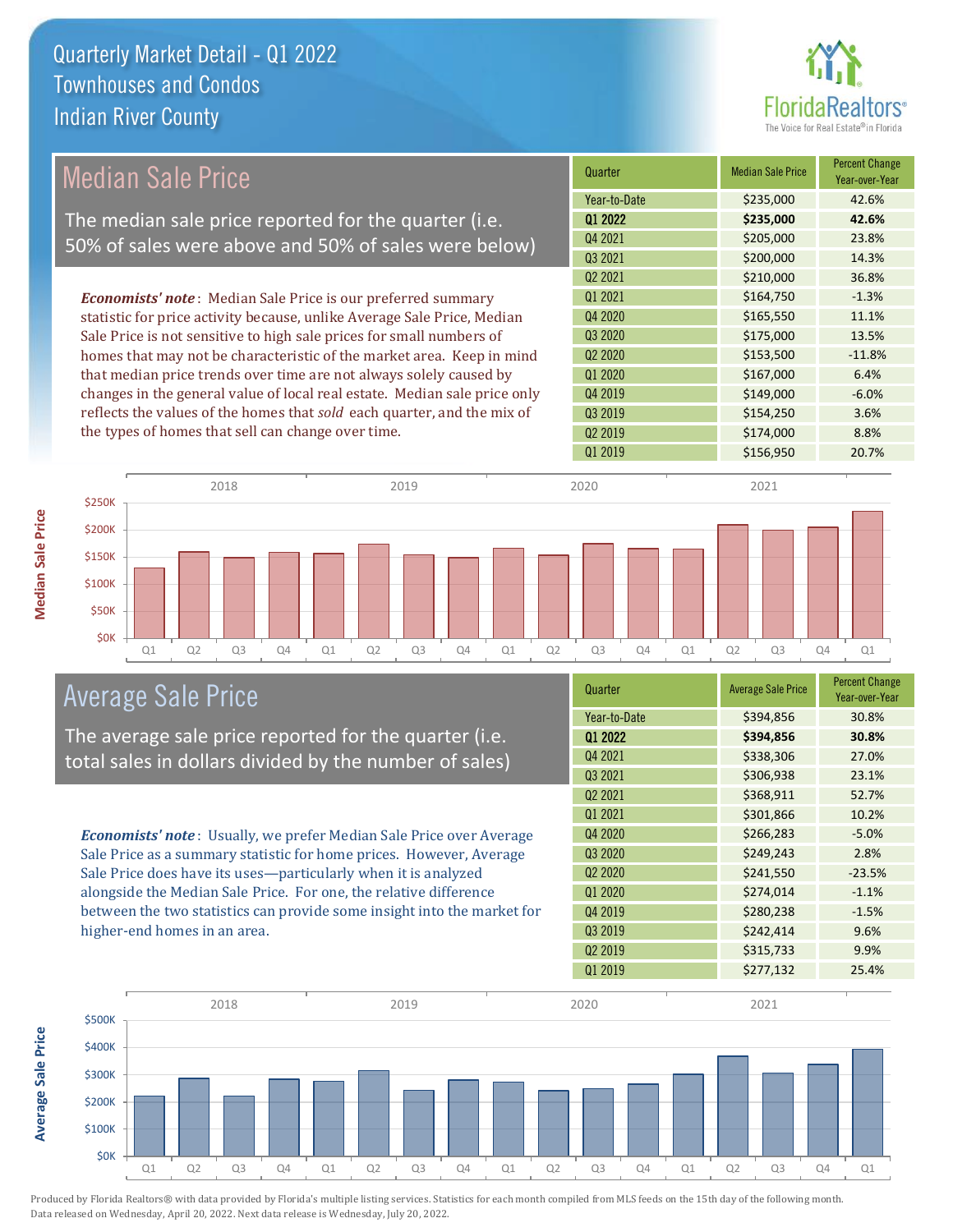**Dollar Volume**



| Dollar Volume                                                                   | Quarter             | <b>Dollar Volume</b> | <b>Percent Change</b><br>Year-over-Year |
|---------------------------------------------------------------------------------|---------------------|----------------------|-----------------------------------------|
|                                                                                 | Year-to-Date        | \$91.2 Million       | $-16.5%$                                |
| The sum of the sale prices for all sales which closed                           | 01 2022             | \$91.2 Million       | $-16.5%$                                |
| during the quarter                                                              | Q4 2021             | \$80.2 Million       | 9.9%                                    |
|                                                                                 | Q3 2021             | \$73.4 Million       | 18.2%                                   |
|                                                                                 | Q <sub>2</sub> 2021 | \$146.5 Million      | 207.8%                                  |
| <b>Economists' note</b> : Dollar Volume is simply the sum of all sale prices in | 01 2021             | \$109.3 Million      | 86.4%                                   |
| a given time period, and can quickly be calculated by multiplying               | Q4 2020             | \$73.0 Million       | 43.8%                                   |
| Closed Sales by Average Sale Price. It is a strong indicator of the health      | Q3 2020             | \$62.1 Million       | 28.7%                                   |
| of the real estate industry in a market, and is of particular interest to       | Q <sub>2</sub> 2020 | \$47.6 Million       | $-44.8%$                                |
| real estate professionals, investors, analysts, and government agencies.        | Q1 2020             | \$58.6 Million       | 13.8%                                   |
| Potential home sellers and home buyers, on the other hand, will likely          | Q4 2019             | \$50.7 Million       | 10.0%                                   |
| be better served by paying attention to trends in the two components            | Q3 2019             | \$48.2 Million       | 17.9%                                   |
| of Dollar Volume (i.e. sales and prices) individually.                          | Q <sub>2</sub> 2019 | \$86.2 Million       | 13.2%                                   |



### Median Percent of Original List Price Received

The median of the sale price (as a percentage of the original list price) across all properties selling during the quarter

*Economists' note* : The Median Percent of Original List Price Received is useful as an indicator of market recovery, since it typically rises as buyers realize that the market may be moving away from them and they need to match the selling price (or better it) in order to get a contract on the house. This is usually the last measure to indicate a market has shifted from down to up, so it is what we would call a *lagging* indicator.

| Quarter             | Med. Pct. of Orig.<br><b>List Price Received</b> | <b>Percent Change</b><br>Year-over-Year |
|---------------------|--------------------------------------------------|-----------------------------------------|
| Year-to-Date        | 100.0%                                           | 4.4%                                    |
| Q1 2022             | 100.0%                                           | 4.4%                                    |
| Q4 2021             | 99.2%                                            | 5.1%                                    |
| Q3 2021             | 98.8%                                            | 6.5%                                    |
| Q <sub>2</sub> 2021 | 97.3%                                            | 4.7%                                    |
| 01 2021             | 95.8%                                            | 2.5%                                    |
| Q4 2020             | 94.4%                                            | 0.2%                                    |
| Q3 2020             | 92.8%                                            | $-0.2%$                                 |
| Q <sub>2</sub> 2020 | 92.9%                                            | $-0.6%$                                 |
| Q1 2020             | 93.5%                                            | $-0.4%$                                 |
| Q4 2019             | 94.2%                                            | 0.3%                                    |
| Q3 2019             | 93.0%                                            | $-0.9%$                                 |
| Q <sub>2</sub> 2019 | 93.5%                                            | $-1.5%$                                 |
| Q1 2019             | 93.9%                                            | $-1.3%$                                 |

Q1 2019 **\$51.5 Million 34.8%** 

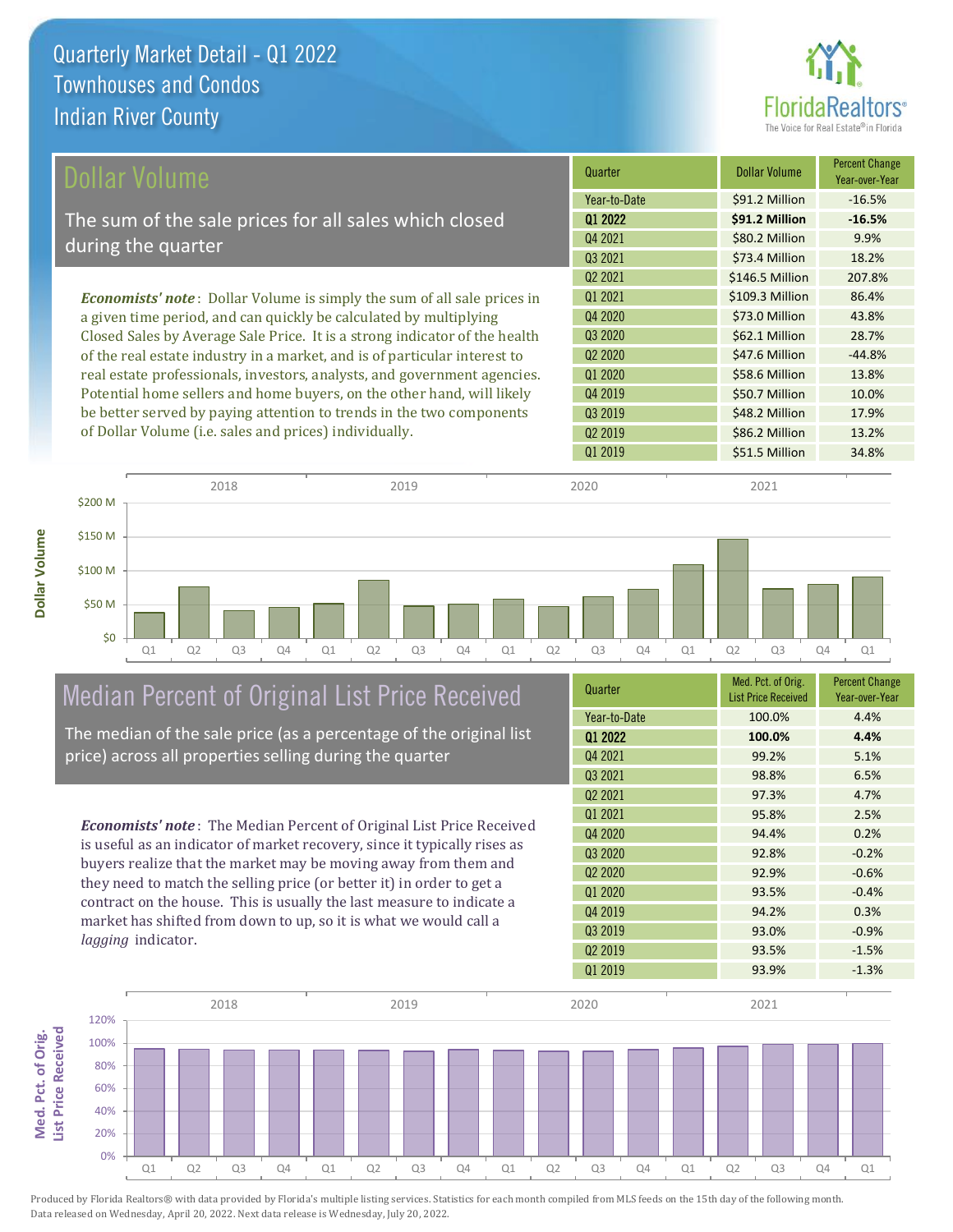

#### 14 Days -83.3% Q2 2021 27 Days -57.1% Q1 2020 81 Days 20.9% **Quarter Median Time to All According to All According Median Time to All According to All According to All According to All According to All According to All According to All According to All According to All According to Contract** Percent Change Year-over-Year Q1 2022 **14 Days -67.4%** Year-to-Date 14 Days -67.4% Q4 2021 15 Days -83.3% Q3 2021 Q3 2020 84 Days 10.5% Q2 2020 63 Days 31.3% Q1 2021 **43 Days** 43 Days 46.9% Q4 2020 90 Days 73.1% 52 Days -27.8% Q3 2019 76 Days 18.8% Q4 2019 Q2 2019 48 Days 26.3% Q1 2019 **67 Days** 45.7% *Economists' note* : Like Time to Sale, Time to Contract is a measure of the length of the home selling process calculated for sales which closed during the quarter. The difference is that Time to Contract measures the number of days between the initial listing of a property and the signing of the contract which eventually led to the closing of the sale. When the gap between Median Time to Contract and Median Time to Sale grows, it is usually a sign of longer closing times and/or declining numbers of cash sales. 20 40 60 80 100 **Contract** 2018 2019 2020 2021 Median Time to Contract The median number of days between the listing date and contract date for all Closed Sales during the quarter

Q1 Q2 Q3 Q4 Q1 Q2 Q3 Q4 Q1 Q2 Q3 Q4 Q1 Q2 Q3 Q4 Q1

### Median Time to Sale

 $\Omega$ 

**Median Time to** 

**Median Time to** 

The median number of days between the listing date and closing date for all Closed Sales during the quarter

*Economists' note* : Time to Sale is a measure of the length of the home selling process, calculated as the number of days between the initial listing of a property and the closing of the sale. *Median* Time to Sale is the amount of time the "middle" property selling this month was on the market. That is, 50% of homes selling this month took *less* time to sell, and 50% of homes took *more* time to sell. Median Time to Sale gives a more accurate picture than Average Time to Sale, which can be skewed upward by small numbers of properties taking an abnormally long time to sell.

| Quarter                         | <b>Median Time to Sale</b> | <b>Percent Change</b><br>Year-over-Year |
|---------------------------------|----------------------------|-----------------------------------------|
| Year-to-Date                    | 54 Days                    | $-33.3%$                                |
| 01 2022                         | 54 Days                    | $-33.3%$                                |
| Q4 2021                         | 57 Days                    | $-55.5%$                                |
| Q3 2021                         | 55 Days                    | $-55.6%$                                |
| Q <sub>2</sub> 2021             | 68 Days                    | $-35.2%$                                |
| 01 2021                         | 81 Days                    | $-27.0%$                                |
| Q4 2020                         | 128 Days                   | 48.8%                                   |
| Q <sub>3</sub> 2020             | 124 Days                   | 5.1%                                    |
| Q <sub>2</sub> 20 <sub>20</sub> | 105 Days                   | 10.5%                                   |
| Q1 2020                         | 111 Days                   | 11.0%                                   |
| Q4 2019                         | 86 Days                    | $-25.2%$                                |
| Q3 2019                         | 118 Days                   | 8.3%                                    |
| Q <sub>2</sub> 2019             | 95 Days                    | 15.9%                                   |
| 01 2019                         | 100 Days                   | 25.0%                                   |

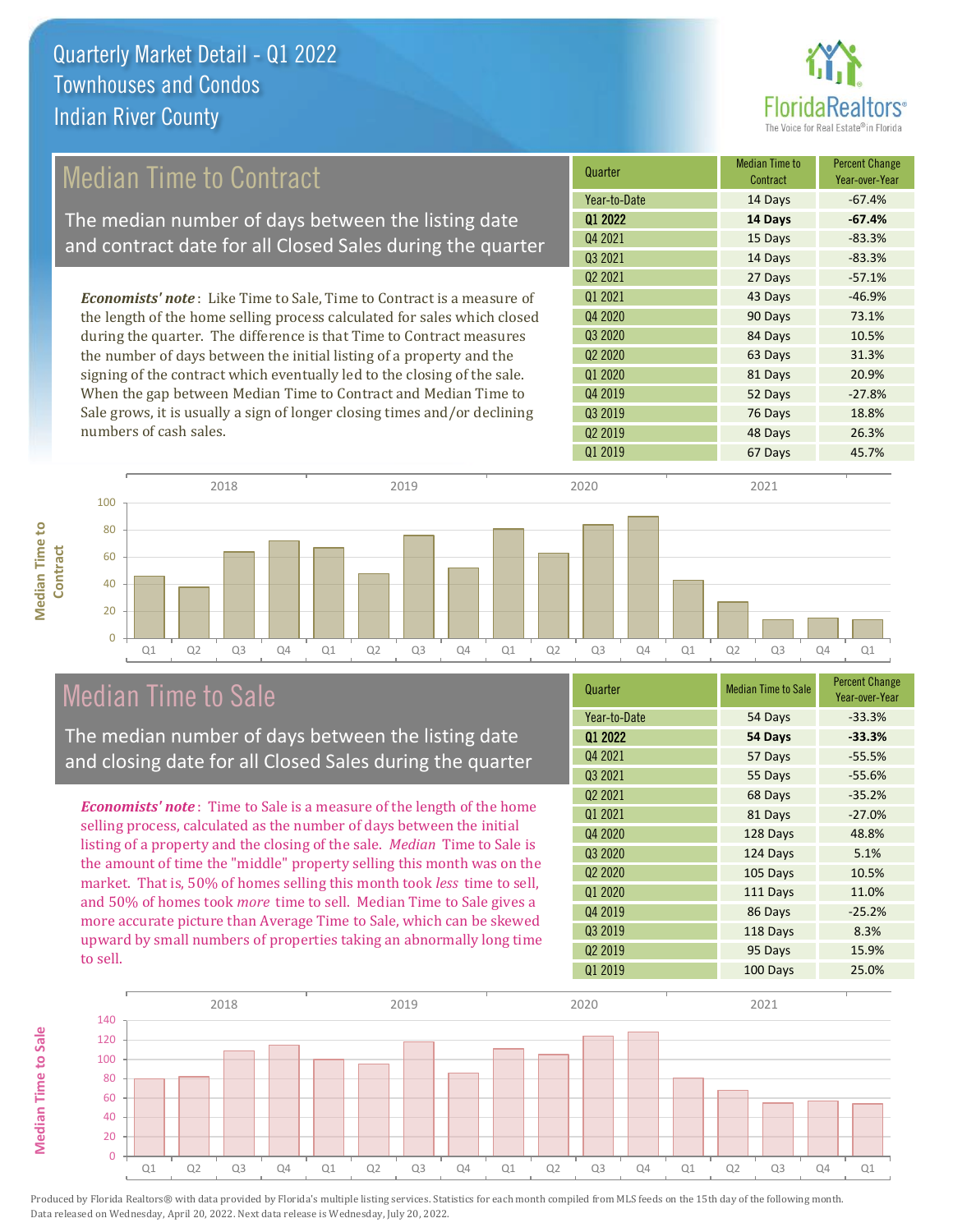

| <b>New Pending Sales</b>                                                      | Quarter             | <b>New Pending Sales</b> | <b>Percent Change</b><br>Year-over-Year |
|-------------------------------------------------------------------------------|---------------------|--------------------------|-----------------------------------------|
|                                                                               | Year-to-Date        | 310                      | $-35.0%$                                |
| The number of listed properties that went under                               | 01 2022             | 310                      | $-35.0%$                                |
| contract during the quarter                                                   | Q4 2021             | 259                      | $-14.2%$                                |
|                                                                               | Q3 2021             | 245                      | $-7.2%$                                 |
|                                                                               | Q <sub>2</sub> 2021 | 333                      | 42.3%                                   |
| <b>Economists' note:</b> Because of the typical length of time it takes for a | 01 2021             | 477                      | 87.1%                                   |
| sale to close, economists consider Pending Sales to be a decent               | Q4 2020             | 302                      | 63.2%                                   |
| indicator of potential future Closed Sales. It is important to bear in        | Q3 2020             | 264                      | 42.7%                                   |
| mind, however, that not all Pending Sales will be closed successfully.        | Q <sub>2</sub> 2020 | 234                      | $-7.5%$                                 |
| So, the effectiveness of Pending Sales as a future indicator of Closed        | 01 2020             | 255                      | $-1.5%$                                 |
| Sales is susceptible to changes in market conditions such as the              | Q4 2019             | 185                      | 22.5%                                   |
| availability of financing for homebuyers and the inventory of                 | Q3 2019             | 185                      | $-1.6%$                                 |
| distressed properties for sale.                                               | Q <sub>2</sub> 2019 | 253                      | 5.9%                                    |



### New Listings

**New Listings**

**Pending Sales**

Pending Sales

The number of properties put onto the market during the quarter

*Economists' note* : New Listings tend to rise in delayed response to increasing prices, so they are often seen as a lagging indicator of market health. As prices rise, potential sellers raise their estimations of value—and in the most recent cycle, rising prices have freed up many potential sellers who were previously underwater on their mortgages. Note that in our calculations, we take care to not include properties that were recently taken off the market and quickly relisted, since these are not really *new* listings.

| Quarter                         | <b>New Listings</b> | <b>Percent Change</b><br>Year-over-Year |
|---------------------------------|---------------------|-----------------------------------------|
| Year-to-Date                    | 319                 | $-18.8%$                                |
| Q1 2022                         | 319                 | $-18.8%$                                |
| Q4 2021                         | 242                 | $-11.7%$                                |
| Q3 2021                         | 245                 | 0.0%                                    |
| Q <sub>2</sub> 2021             | 295                 | $-14.7%$                                |
| 01 2021                         | 393                 | 12.9%                                   |
| Q4 2020                         | 274                 | $-18.5%$                                |
| Q3 2020                         | 245                 | 4.7%                                    |
| Q <sub>2</sub> 20 <sub>20</sub> | 346                 | 29.1%                                   |
| Q1 2020                         | 348                 | $-16.5%$                                |
| Q4 2019                         | 336                 | 17.5%                                   |
| Q3 2019                         | 234                 | $-2.5%$                                 |
| Q <sub>2</sub> 2019             | 268                 | 2.3%                                    |
| 01 2019                         | 417                 | 4.8%                                    |

 $Q1\ 2019$  259 -5.8%

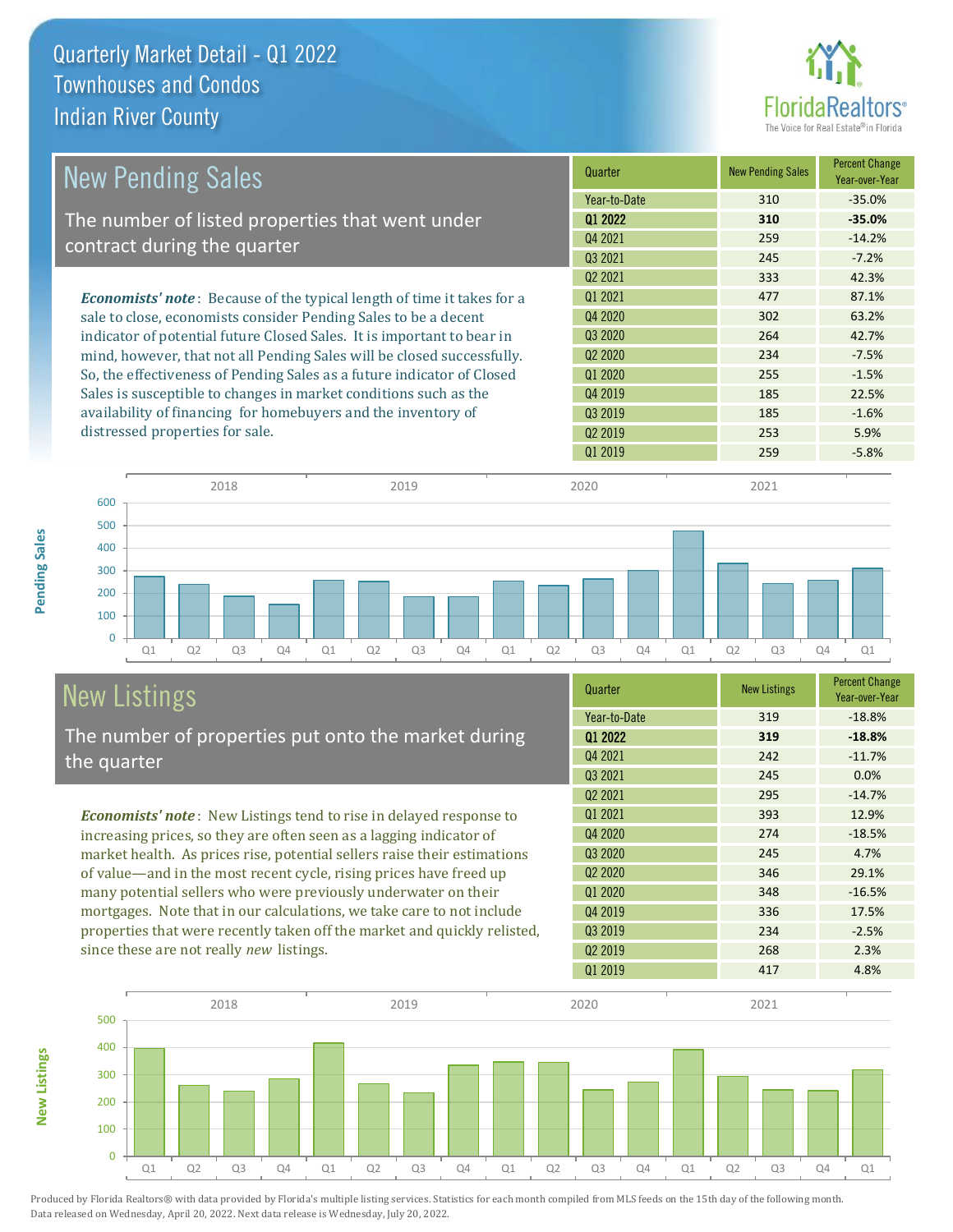

| <b>Inventory (Active Listings)</b>                                           | Quarter                  | Inventory | <b>Percent Change</b><br>Year-over-Year |
|------------------------------------------------------------------------------|--------------------------|-----------|-----------------------------------------|
|                                                                              | <b>YTD (Monthly Avg)</b> | 94        | $-65.4%$                                |
| The number of property listings active at the end of                         | 01 2022                  | 106       | $-50.9%$                                |
| the quarter                                                                  | 04 2021                  | 107       | $-69.7%$                                |
|                                                                              | Q3 2021                  | 130       | $-67.7%$                                |
|                                                                              | Q <sub>2</sub> 2021      | 136       | $-73.2%$                                |
| <b>Economists' note</b> : There are a number of ways to define and calculate | Q1 2021                  | 216       | $-60.3%$                                |
| Inventory. Our method is to simply count the number of active listings       | 04 2020                  | 353       | $-34.5%$                                |
| on the last day of the quarter, and hold this number to compare with         | Q3 2020                  | 403       | $-3.6%$                                 |
| the same quarter the following year. Inventory rises when New                | Q <sub>2</sub> 2020      | 507       | 9.5%                                    |
| Listings are outpacing the number of listings that go off-market             | Q1 2020                  | 544       | 2.6%                                    |

Listings are outpacing the number of listings that go off-market (regardless of whether they actually sell). Likewise, it falls when New Listings aren't keeping up with the rate at which homes are going offmarket.

| Q1 2022                         | 106 | $-50.9%$ |
|---------------------------------|-----|----------|
| Q4 2021                         | 107 | $-69.7%$ |
| Q3 2021                         | 130 | $-67.7%$ |
| Q <sub>2</sub> 20 <sub>21</sub> | 136 | $-73.2%$ |
| Q1 2021                         | 216 | $-60.3%$ |
| Q4 2020                         | 353 | $-34.5%$ |
| Q3 2020                         | 403 | $-3.6%$  |
| Q <sub>2</sub> 20 <sub>20</sub> | 507 | 9.5%     |
| Q1 2020                         | 544 | 2.6%     |
| Q4 2019                         | 539 | 21.7%    |
| Q3 2019                         | 418 | 14.5%    |
| Q <sub>2</sub> 2019             | 463 | 28.6%    |
| Q1 2019                         | 530 | 27.7%    |
|                                 |     |          |



### Months Supply of Inventory

An estimate of the number of months it will take to deplete the current Inventory given recent sales rates

*Economists' note* : MSI is a useful indicator of market conditions. The benchmark for a balanced market (favoring neither buyer nor seller) is 5.5 months of inventory. Anything higher is traditionally a buyers' market, and anything lower is a sellers' market. There is no single accepted way of calculating MSI. A common method is to divide current Inventory by the most recent month's Closed Sales count, but this count is a usually poor predictor of future Closed Sales due to seasonal cycles. To eliminate seasonal effects, we use the 12-month average of monthly Closed Sales instead.

| Quarter                  | <b>Months Supply</b> | <b>Percent Change</b><br>Year-over-Year |
|--------------------------|----------------------|-----------------------------------------|
| <b>YTD (Monthly Avg)</b> | 1.0                  | $-68.8%$                                |
| Q1 2022                  | 1.2                  | $-50.0%$                                |
| Q4 2021                  | 1.0                  | $-77.8%$                                |
| Q3 2021                  | 1.2                  | $-79.3%$                                |
| Q <sub>2</sub> 2021      | 1.3                  | $-83.1%$                                |
| Q1 2021                  | 2.4                  | $-68.0%$                                |
| Q4 2020                  | 4.5                  | $-41.6%$                                |
| Q3 2020                  | 5.8                  | $-4.9%$                                 |
| Q <sub>2</sub> 2020      | 7.7                  | 11.6%                                   |
| Q1 2020                  | 7.5                  | $-6.3%$                                 |
| Q4 2019                  | 7.7                  | 13.2%                                   |
| Q3 2019                  | 6.1                  | 10.9%                                   |
| Q <sub>2</sub> 2019      | 6.9                  | 25.5%                                   |
| Q1 2019                  | 8.0                  | 23.1%                                   |

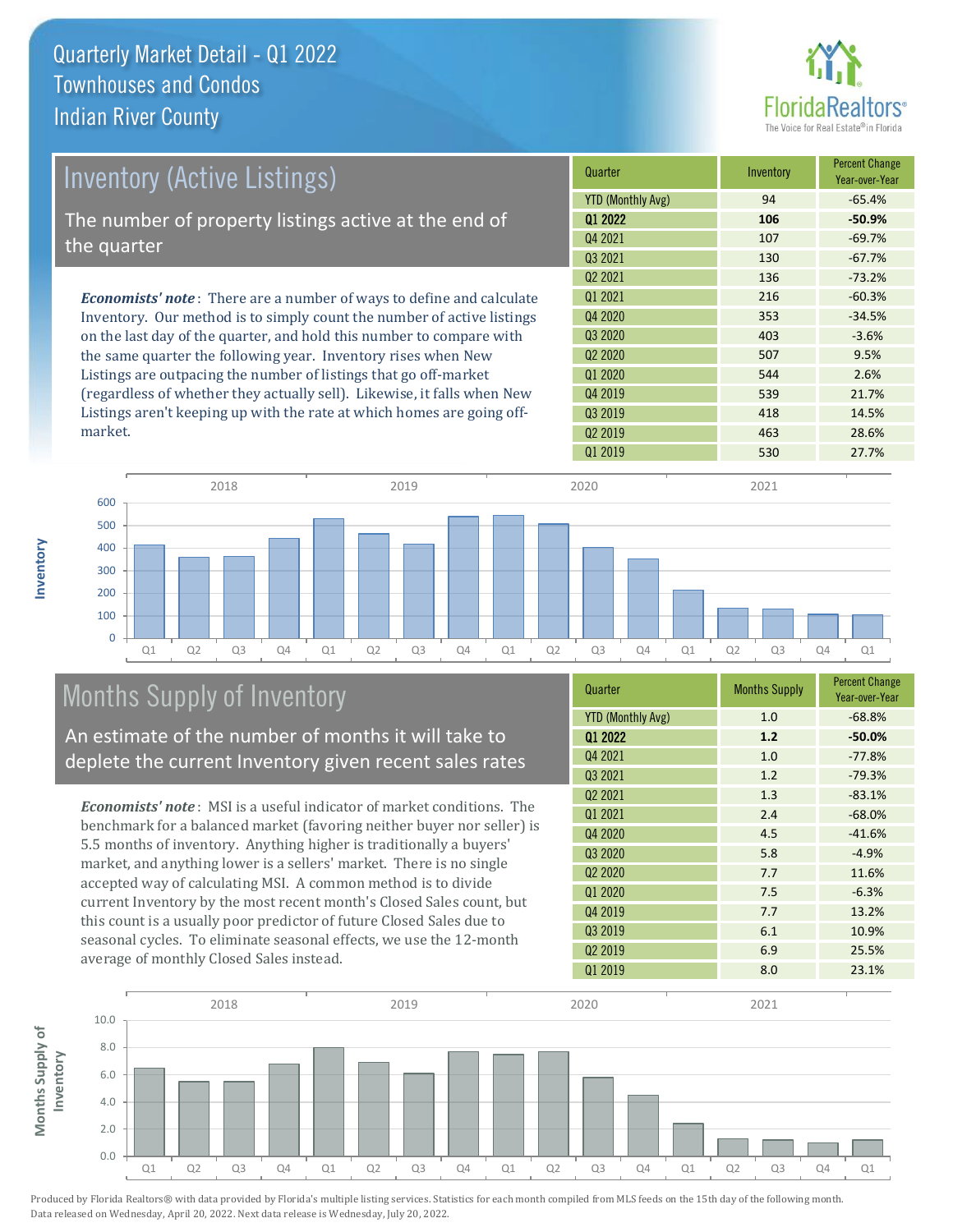

### Closed Sales by Sale Price

The number of sales transactions which closed during the quarter

*Economists' note:* Closed Sales are one of the simplest—yet most important—indicators for the residential real estate market. When comparing Closed Sales across markets of different sizes, we recommend comparing the percent changes in sales rather than the number of sales. Closed Sales (and many other market metrics) are affected by seasonal cycles, so actual trends are more accurately represented by year-over-year changes (i.e. comparing a quarter's sales to the amount of sales in the same quarter in the previous year), rather than changes from one quarter to the next.

| Sale Price            | <b>Closed Sales</b> | <b>Percent Change</b><br>Year-over-Year |  |
|-----------------------|---------------------|-----------------------------------------|--|
| Less than \$50,000    | $\Omega$            | N/A                                     |  |
| \$50,000 - \$99,999   | 15                  | $-76.2%$                                |  |
| $$100,000 - $149,999$ | 37                  | $-57.5%$                                |  |
| $$150,000 - $199,999$ | 49                  | $-10.9%$                                |  |
| $$200,000 - $249,999$ | 24                  | 20.0%                                   |  |
| \$250,000 - \$299,999 | 21                  | $-27.6%$                                |  |
| \$300,000 - \$399,999 | 21                  | $-22.2%$                                |  |
| $$400,000 - $599,999$ | 74                  | $-35.1%$                                |  |
| \$600,000 - \$999,999 | 23                  | $-17.9%$                                |  |
| \$1,000,000 or more   | 17                  | 6.3%                                    |  |



### Median Time to Contract by Sale Price The median number of days between the listing date

and contract date for all Closed Sales during the quarter

*Economists' note* : Like Time to Sale, Time to Contract is a measure of the length of the home selling process calculated for sales which closed during the quarter. The difference is that Time to Contract measures the number of days between the initial listing of a property and the signing of the contract which eventually led to the closing of the sale. When the gap between Median Time to Contract and Median Time to Sale grows, it is usually a sign of longer closing times and/or declining numbers of cash sales.

| <b>Sale Price</b>     | <b>Median Time to</b><br>Contract | <b>Percent Change</b><br>Year-over-Year |
|-----------------------|-----------------------------------|-----------------------------------------|
| Less than \$50,000    | (No Sales)                        | N/A                                     |
| $$50,000 - $99,999$   | 8 Days                            | $-84.3%$                                |
| $$100,000 - $149,999$ | 13 Days                           | $-62.9%$                                |
| $$150,000 - $199,999$ | 12 Days                           | $-7.7%$                                 |
| \$200,000 - \$249,999 | 12 Days                           | $-83.1%$                                |
| $$250,000 - $299,999$ | 7 Days                            | $-83.3%$                                |
| \$300,000 - \$399,999 | 13 Days                           | $-85.4%$                                |
| \$400,000 - \$599,999 | 29 Days                           | $-51.7%$                                |
| \$600,000 - \$999,999 | 30 Days                           | $-21.1%$                                |
| \$1,000,000 or more   | 17 Days                           | $-85.3%$                                |



Produced by Florida Realtors® with data provided by Florida's multiple listing services. Statistics for each month compiled from MLS feeds on the 15th day of the following month. Data released on Wednesday, April 20, 2022. Next data release is Wednesday, July 20, 2022.

**Median Time to Contract**

**Median Time to Contract**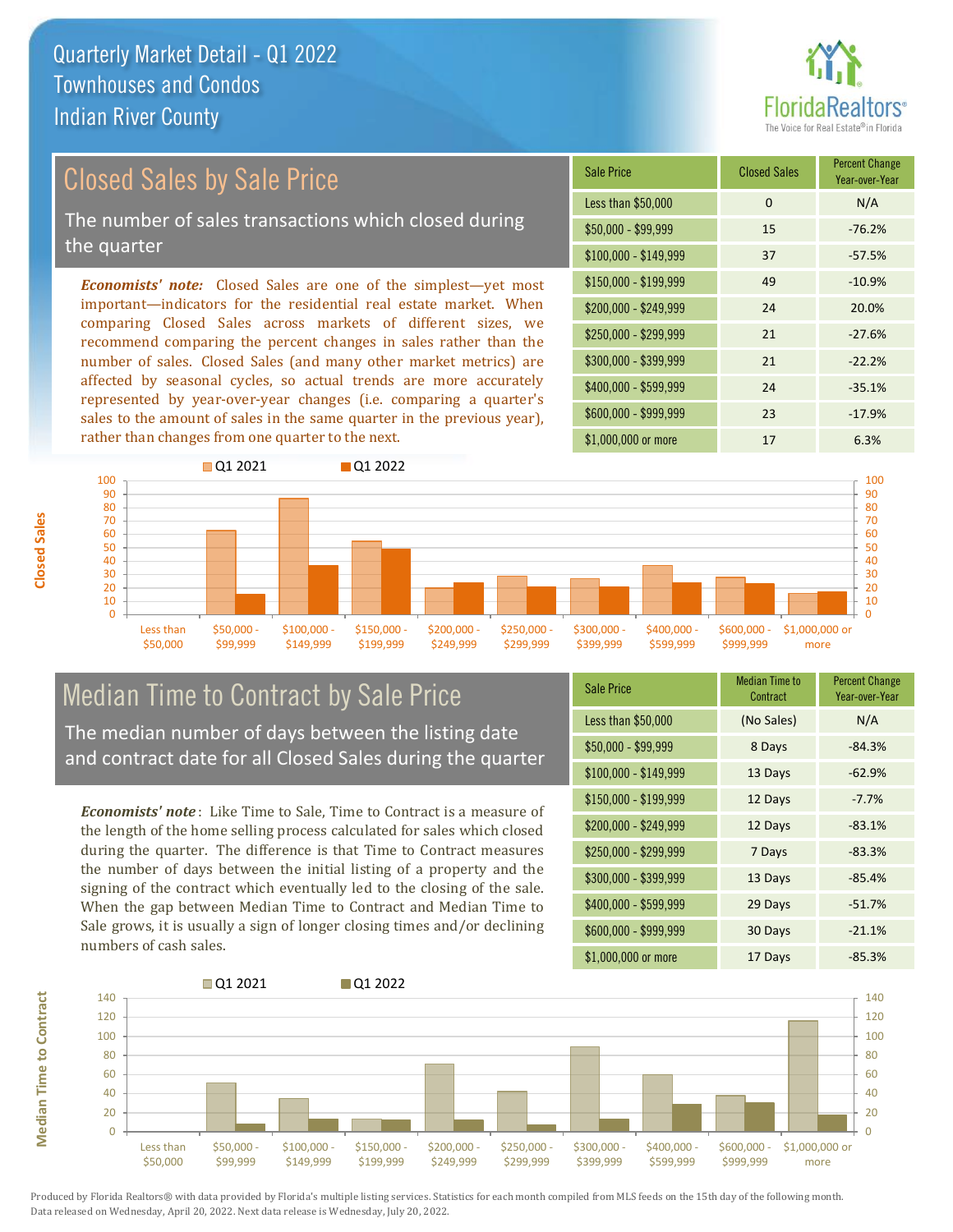

# New Listings by Initial Listing Price

The number of properties put onto the market during the quarter

*Economists' note:* New Listings tend to rise in delayed response to increasing prices, so they are often seen as a lagging indicator of market health. As prices rise, potential sellers raise their estimations of value—and in the most recent cycle, rising prices have freed up many potential sellers who were previously underwater on their mortgages. Note that in our calculations, we take care to not include properties that were recently taken off the market and quickly relisted, since these are not really *new* listings.

| <b>Initial Listing Price</b> | <b>New Listings</b> | <b>Percent Change</b><br>Year-over-Year |
|------------------------------|---------------------|-----------------------------------------|
| Less than \$50,000           | $\Omega$            | N/A                                     |
| $$50,000 - $99,999$          | 5                   | $-90.9%$                                |
| $$100,000 - $149,999$        | 51                  | $-43.3%$                                |
| $$150,000 - $199,999$        | 67                  | 1.5%                                    |
| \$200,000 - \$249,999        | 45                  | 95.7%                                   |
| \$250,000 - \$299,999        | 36                  | 63.6%                                   |
| \$300,000 - \$399,999        | 32                  | 18.5%                                   |
| \$400,000 - \$599,999        | 39                  | 21.9%                                   |
| \$600,000 - \$999,999        | 27                  | $-25.0%$                                |
| \$1,000,000 or more          | 17                  | $-59.5%$                                |



### Inventory by Current Listing Price The number of property listings active at the end of the quarter

*Economists' note* : There are a number of ways to define and calculate Inventory. Our method is to simply count the number of active listings on the last day of the quarter, and hold this number to compare with the same quarter the following year. Inventory rises when New Listings are outpacing the number of listings that go off-market (regardless of whether they actually sell). Likewise, it falls when New Listings aren't keeping up with the rate at which homes are going offmarket.

| <b>Current Listing Price</b> | Inventory | <b>Percent Change</b><br>Year-over-Year |  |  |
|------------------------------|-----------|-----------------------------------------|--|--|
| Less than \$50,000           | $\Omega$  | N/A                                     |  |  |
| $$50,000 - $99,999$          | $\Omega$  | $-100.0%$                               |  |  |
| $$100,000 - $149,999$        | 11        | $-69.4%$                                |  |  |
| $$150,000 - $199,999$        | 24        | 20.0%                                   |  |  |
| $$200,000 - $249,999$        | 13        | 8.3%                                    |  |  |
| \$250,000 - \$299,999        | 13        | $-27.8%$                                |  |  |
| \$300,000 - \$399,999        | 5         | $-76.2%$                                |  |  |
| \$400,000 - \$599,999        | 10        | $-37.5%$                                |  |  |
| \$600,000 - \$999,999        | 9         | $-50.0%$                                |  |  |
| \$1,000,000 or more          | 21        | $-59.6%$                                |  |  |



Produced by Florida Realtors® with data provided by Florida's multiple listing services. Statistics for each month compiled from MLS feeds on the 15th day of the following month. Data released on Wednesday, April 20, 2022. Next data release is Wednesday, July 20, 2022.

**Inventory**